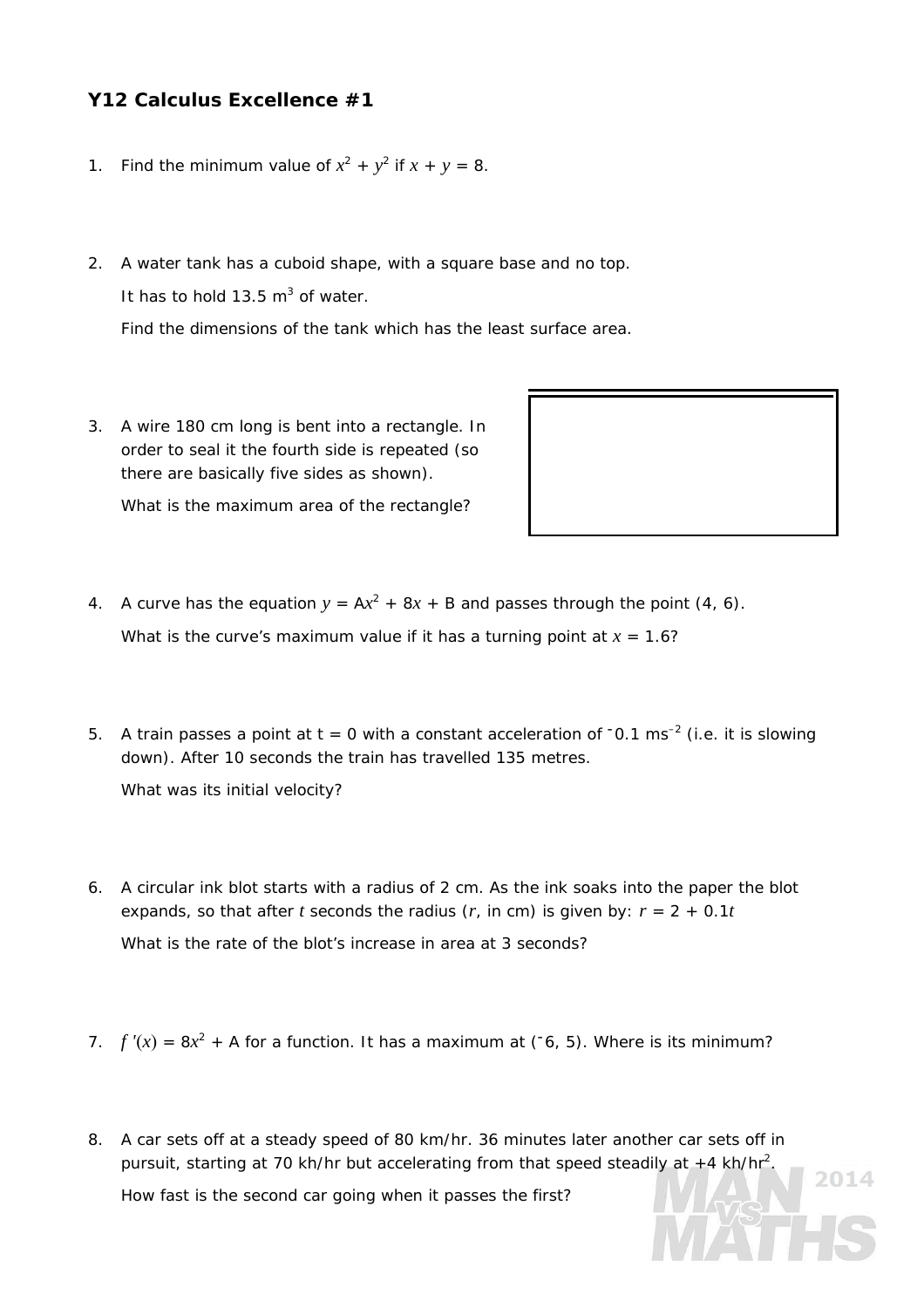## **Answers: Y12 Calculus Excellence #1**

- 1. Subbing in the *y* value from the second equation into  $f(x) = x^2 + y^2$  gives us  $f(x) = x^2 + (8 - x)^2 = 64 - 16x + 2x^2$  which means that  $f'(x) = 4x - 16$ Max when  $f'(x) = 0$ , so we solve for  $0 = 4x - 16$ , which gives  $x = 4$  and so  $y = 4$ . Put into  $x^2 + y^2$ **Minimum value = 32**
- 2. Call length of base =  $x$  and height =  $h$ . We know that  $x \times x \times h = 13.5$ . Rearranging gives  $h = \frac{13.5}{x^2}$ Surface area =  $x^2$  + 4*xh* (base and four sides). Subbing in *h* we get area =  $x^2 + 4x \frac{13.5}{x^2} = x^2 + 54x^{-1}$ This will be at minimum when the differential = 0, so when  $0 = 2x - 54x^{-2}$ Rearranging gives  $2x = 54x^{-2}$  which gives  $x^3 = 27$  which gives  $x = 3$ Subbing into the  $x \times x \times h = 13.5$  gives a height of  $13.5 \div 9 = 1.5$ . **For smallest surface area, dimensions are 3 × 3 × 1.5 metres**
- 3. Area =  $b \times h$

We know that  $3b + 2h = 180$ , so we find that:  $h = 90 - 1.5b$ Area =  $b \times h = b (90 - 1.5b) = 90b - 1.5b^2$  $\frac{dA}{db}$  = 90 – 3b, which is at a maximum at the turning point when 0 = 90 – 3b Maximum at  $b = 30$ , so  $h = 45$ . Area =  $b \times h = 30 \times 45$ **Maximum area = 1,350 cm<sup>2</sup>**

4.  $\frac{dy}{dx} = 2Ax + 8$   $\frac{dy}{dx} = 0$  at turning point, so  $0 = 2 \times A \times 1.6 + 8 \implies A = -2.5$ *y* =  $-2.5x^2 + 8x + B$  passes through (4, 6), so 6 =  $-2.5 \times 4^2 + 8 \times 4 + B$ ⇒ B = 14 ⇒  $y = -2.5x^2 + 8x + 14$ 

Maximum value at turning point, so at  $x = 1.6$ ,  $y = -2.5 \times 1.6^2 + 8 \times 1.6 + 14 = 20.4$ 

**The maximum value of the curve is 20.4**